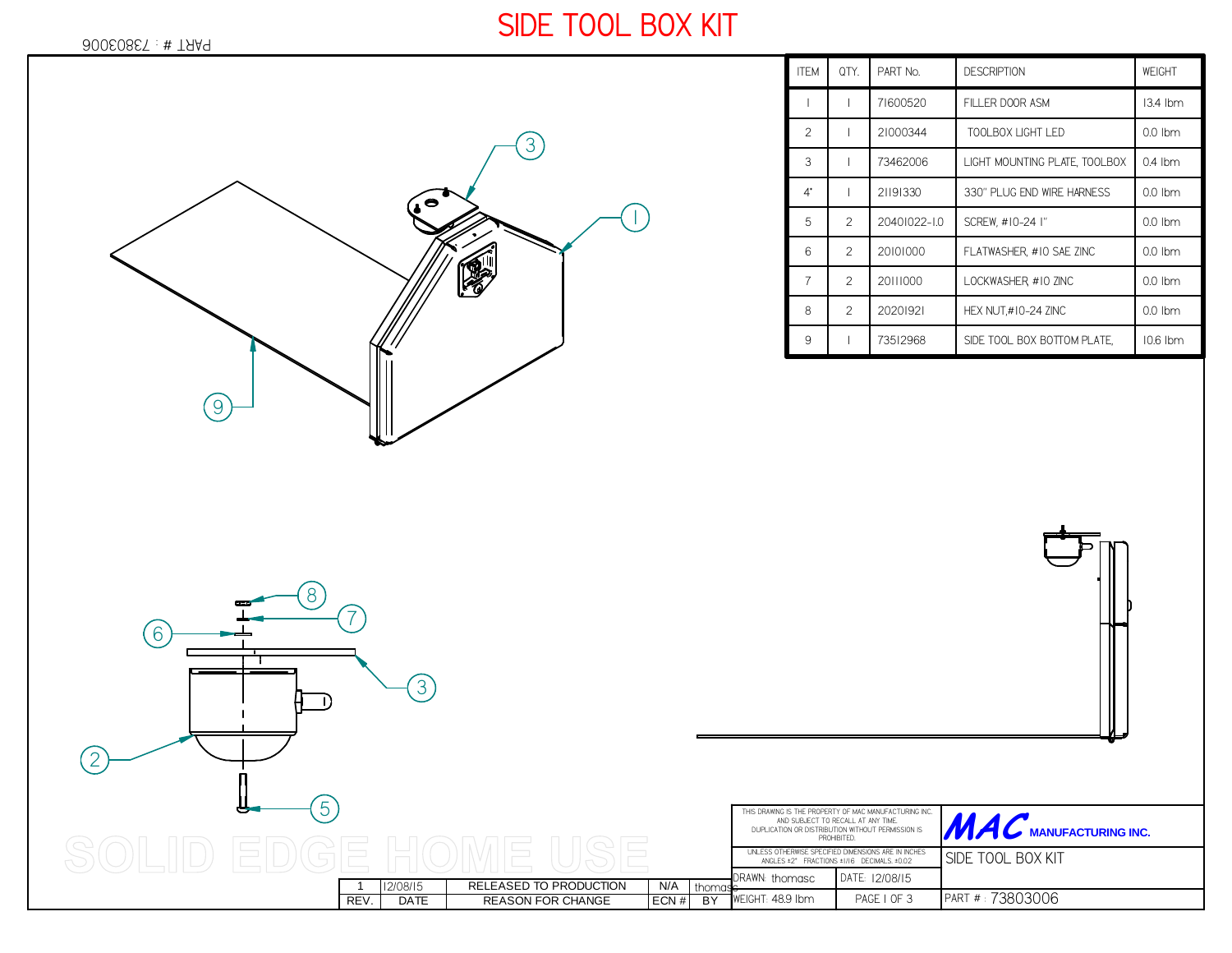## **SIDE TOOL BOX KIT**